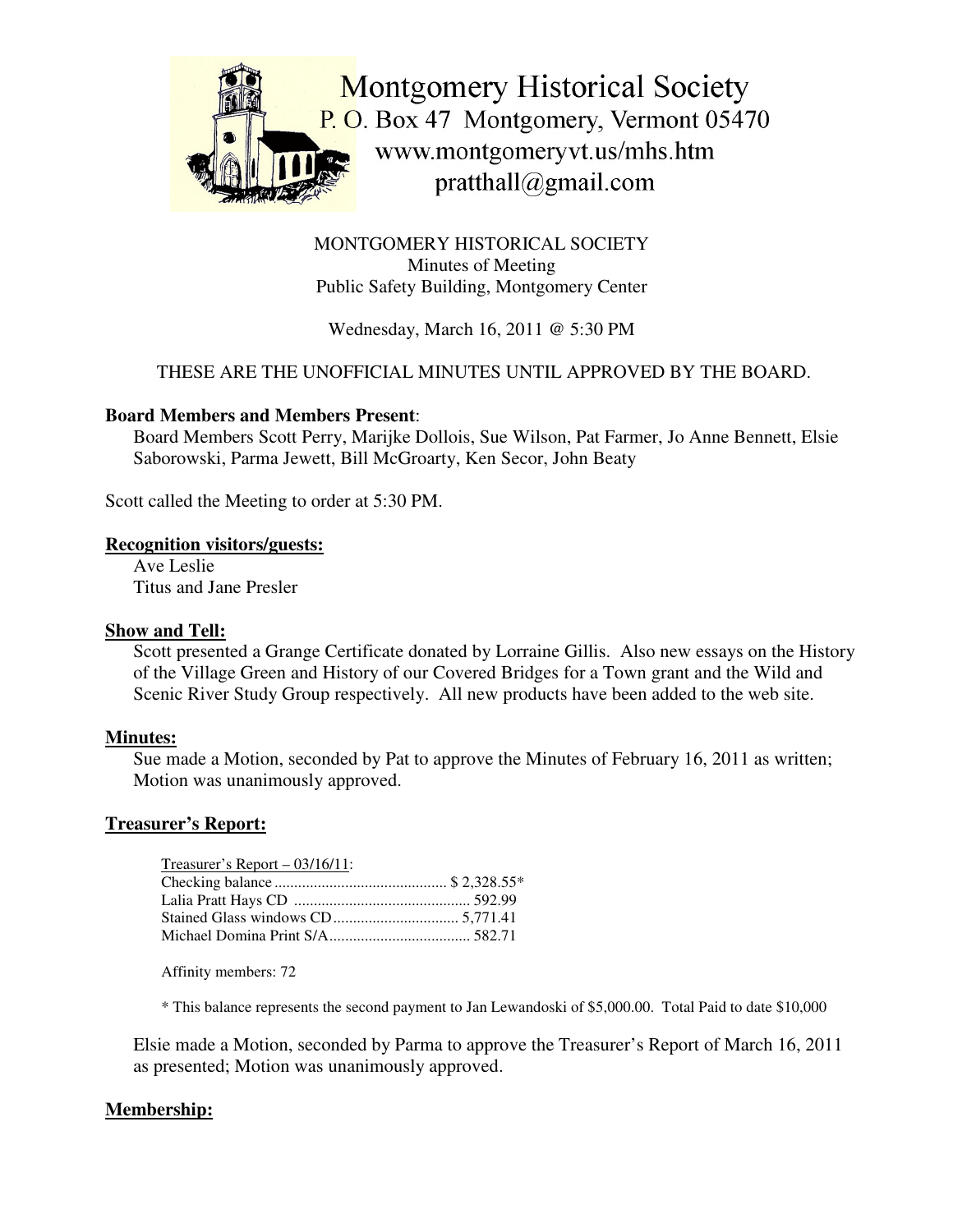Three members have renewed to date for \$125.00. Scott presented a membership drive letter to be signed by all board members present. The mailing will be prepared on Thursday, March 24<sup>th</sup> at 10:00 AM at Marijke's house.

#### **Review 2011 MHS events and dates/times**

See attached.

Parma will prepare the luncheon for the May 25<sup>th</sup> Regional Historical Societies; Scott will send out invites via e-mail.

Marijke will be the liaison for the July 9<sup>th</sup> Franklin County History Expo. Set-up of the exhibit will be during the week before the event.

## **Old business:**

- A. Pratt Hall:
	- a. Front entryway project update Ken requested a more detailed invoice to be provided by Jan Lewandowski in case of a future audit of the work done.
	- b. Scott presented a copy of an essay by Bishop John Henry Hopkins (1792-1868) on gothic architecture. He was the Episcopal bishop in Vermont from 1832-1868. Pratt Hall was consecrated as Union Church in 1835. His essay shows descriptions and drawings of gothic church features that can be found in Pratt Hall. The essay is available on Google.
- B. Town History Book research is progressing.
- C. Advent Church Parma researched the photograph given to the MHS by St. Albans Historical Society and presented at the last meeting; she believes it to be the church on West Hill in Berkshire, not Montgomery.
- D. Memorial Day a suggestion was made to contact Tom Stanley as speaker. Scott will follow up.
- F. Radar scope:
	- Teaching American History Grant
	- Domina print fundraiser update
	- Old maps project
	- Grant writing

## **New business:**

- 1. Anniversaries see attached
- 2. Insurance claim/tree Bill contacted Dan Parsons, the Vermont Electric Cooperative representative; they will come and take a look at it as to whether it will be necessary to take the tree down completely or only trim. It is very close to the telephone pole.

Joe Sherman filed a claim with MHS in the amount of \$335.00 for damage to electrical equipment in his house caused by the tree branch falling on the utility line going to his house. This claim will be covered under the MHS liability insurance policy.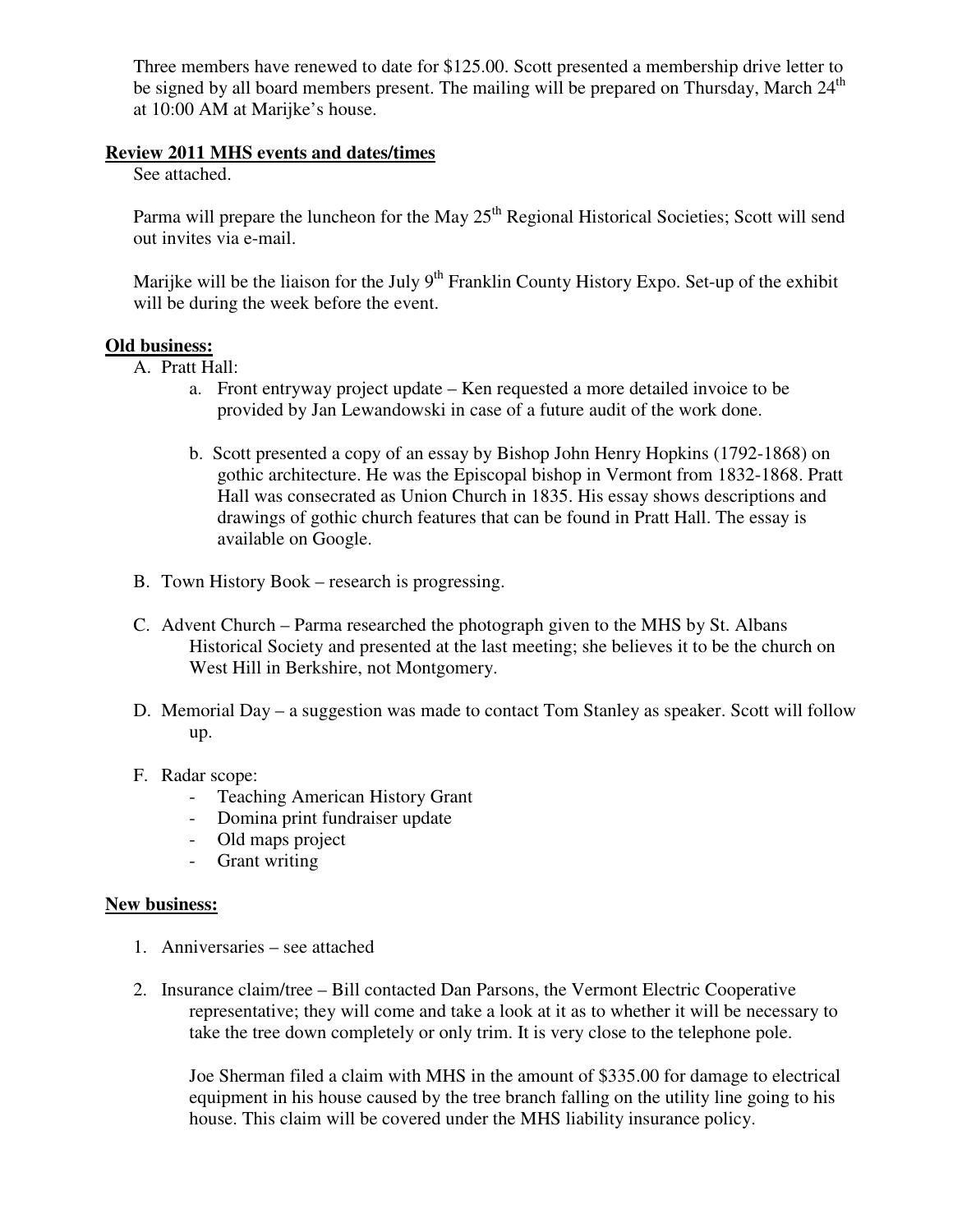- 3. Bob Gilmore Bob sent copies of his proposed "Montgomery/Jay Scenic Drives and Trails Walking Guide" to several board members and left copies at the meeting. This is a rough draft as several sections have not yet been completed. It is more a scenic drive to view the area architecture and historical aspects, rather than a walking tour, although hiking trails are included. Scott asked the board members to read the draft for discussion at the next meeting. Bob has proposed this as a possible fund raising project for the MHS.
- 4. MACA pamphlet MACA is planning to print a local map of the bridges and incorporate locations of businesses. Scott asked them to acknowledge the MHS as a source of their information if it is used. Board members suggested to reprint our current brochure as well.

## **Adjourn:**

Jo Anne moved and seconded by Sue a Motion to adjourn at 6:49 P.M. Said Motion passed unanimously.

## **Next meeting Wednesday, April 20, 2011 - 5:30 PM at PSB**

Respectfully submitted, Marijke M. Dollois

/Att.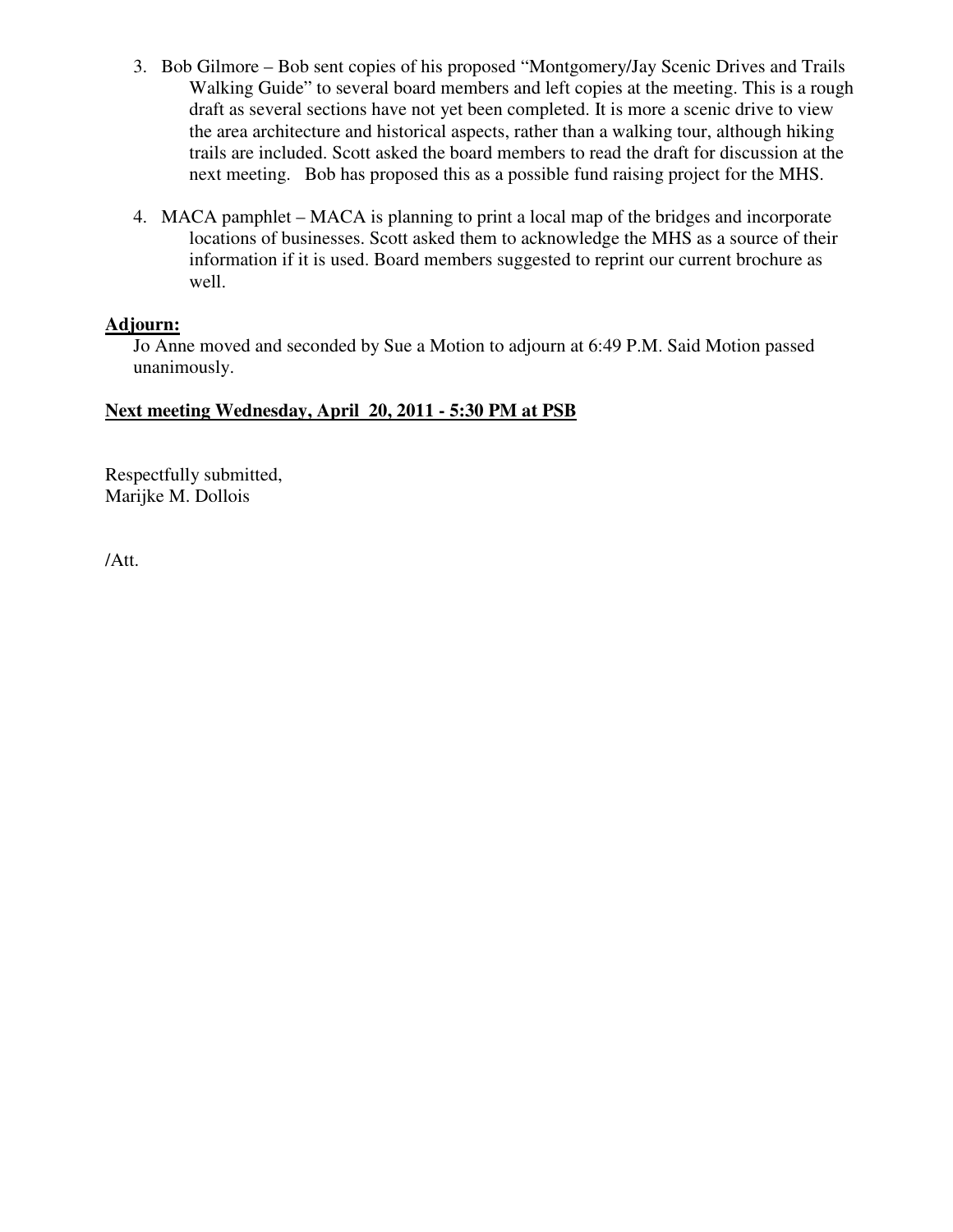#### **Tentative MHS 2011 Dates**

- March  $16^{\text{th}}$  Wednesday, 5:30 p.m., Board Meeting, PSB
- March 24<sup>th</sup> Thursday 10:00 a.m., Membership Mailing Party, Dollois'/Fichman's
- April 20<sup>th</sup> Wednesday, 5:30p.m., Board Meeting, PSB
- May 18<sup>th</sup> Wednesday, 5:30p.m., Board Meeting, Pratt Hall
- May 25<sup>th</sup> Wednesday, Noon, Hosting Regional Historical Society Meeting, Pratt Hall
- May 28<sup>th</sup> Saturday, 1:00 p.m., Memorial Day Commemoration, Town Common
- June Affinity Luncheon ??
- June 15<sup>th</sup> Wednesday, 5:30p.m., Board Meeting, Pratt Hall
- June 17<sup>th</sup> Friday, 6:00 p.m., Annual Meeting, Pratt Hall
- June 25<sup>th</sup> Saturday, Betty Stanton (Cynthia's) Memorial Service, Pratt Hall
- July 2<sup>nd</sup> Saturday, 8:00p.m., CBTC Concert 1, Pratt Hall
- July 9<sup>th</sup> Saturday, 1:00-5:00 p.m., Franklin County History Expo, (Franklin, VT, Town Hall)
- July 20<sup>th</sup> Wednesday, 5:30 p.m., Board Meeting, Pratt Hall
- July 30<sup>th</sup> Saturday, 8:00 p.m., CBTC Concert 2, Pratt Hall
- August 17<sup>th</sup> Wednesday, 5:30 p.m., Board Meeting, Pratt Hall
- August 20<sup>th</sup> Saturday, 8:00 p.m. CBTC Concert 3, Pratt Hall.
- August 26<sup>th</sup> Friday, Art Show (Ice Cream Social?) Member Appreciation Event, Pratt Hall
- August 27<sup>th</sup> Saturday, 9:00a.m.-4:00 p.m., Art Show, Pratt Hall
- September 21<sup>st</sup> Wednesday, 5:30 p.m., Board Meeting, Pratt Hall
- October LLHS Annual Meeting / Awards
- October 19<sup>th</sup> Wednesday, 5:30 p.m. Board Meeting, Pratt Hall
- November 16<sup>th</sup> Wednesday, 5:30 p.m. Board Meeting, Pratt Hall
- December 16<sup>th</sup> Friday, Members Appreciation Reception, Pratt Hall
- December 17<sup>th</sup> Saturday, Open House, Pratt Hall
- December 18<sup>th</sup> Sunday, 6:30 p.m. Candles and Carols, Pratt Hall